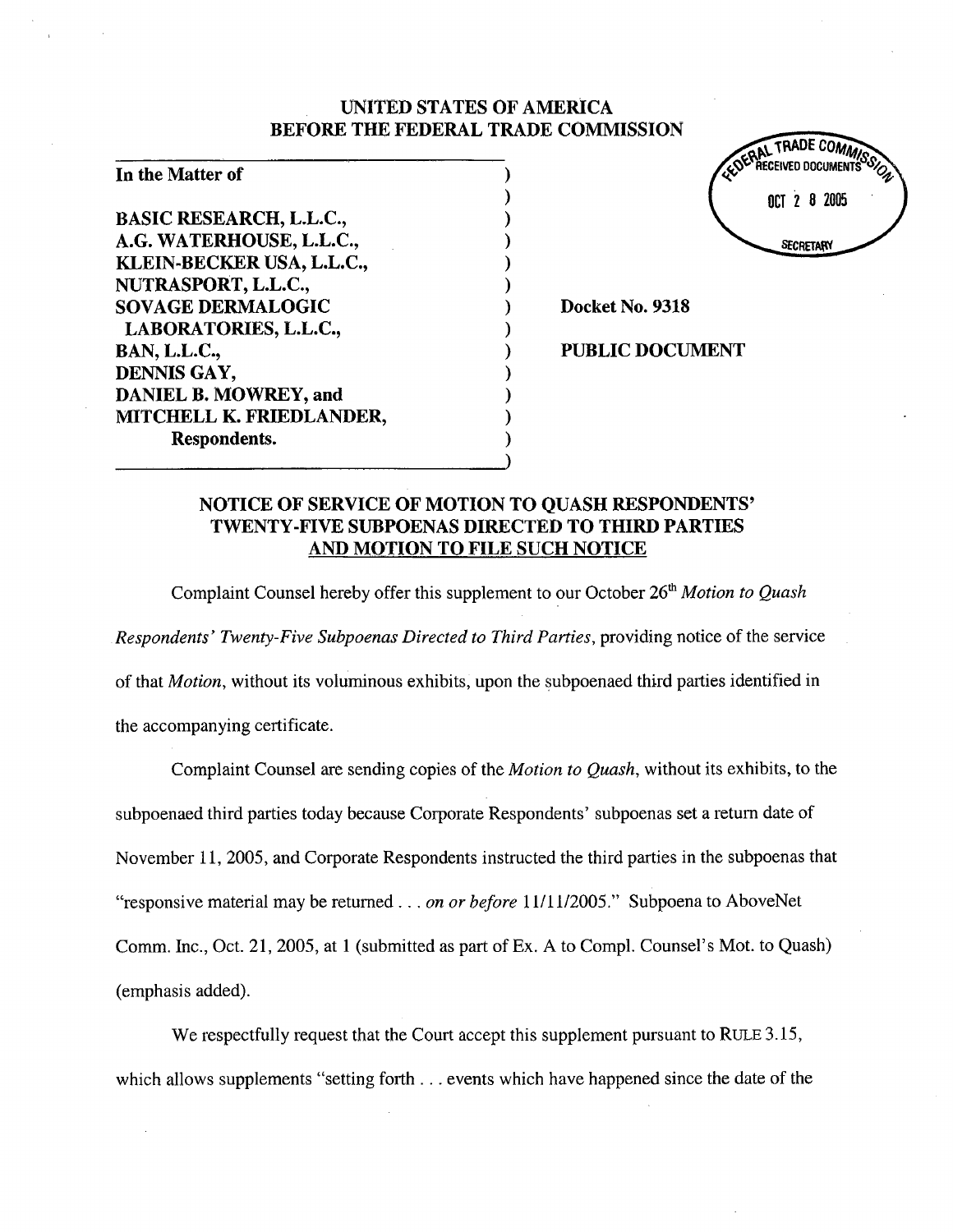pleading ... sought to be supplemented and which are relevant to any of the issues involved."

RULE  $3.15(b)$ .

Respectfully submitted,

COLAR S

| $(202)$ 326-3237 |
|------------------|
| $(202)$ 326-2981 |
| $(202)$ 326-3319 |
| $(202)$ 326-2454 |
| $(202)$ 326-3147 |
| $(202)$ 326-2604 |
|                  |

Division of Enforcement Federal Trade Commission 600 Pennsylvania Avenue, N.W. Washington, D.C. 20580

Dated: October 28, 2005

 $\bar{z}$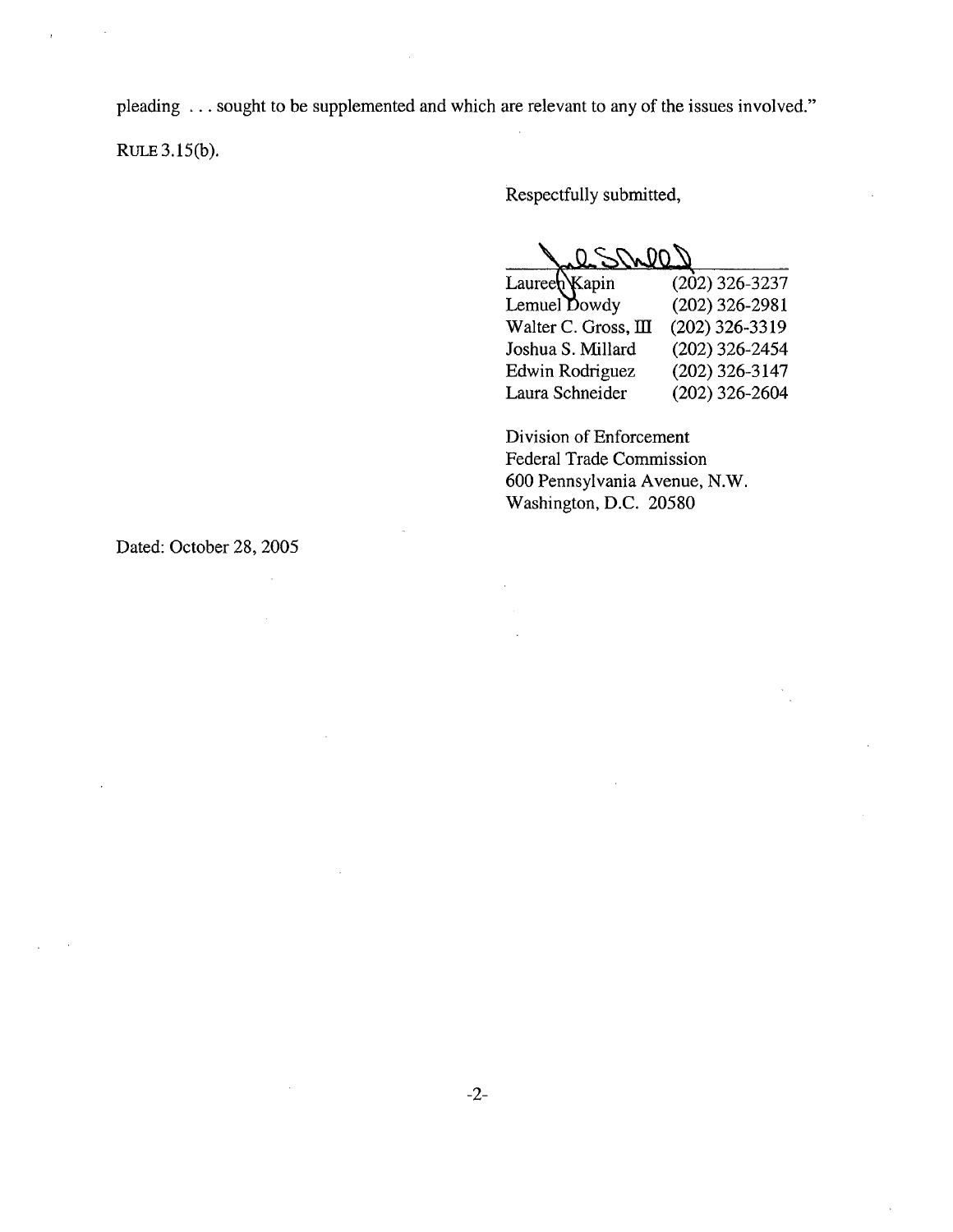### CERTIFICA TE OF SERVICE OF MOTION TO QUASH RESPONDENTS' TWENTY-FIVE SUBPOENAS DIRECTED TO THIRD PARTIES

I hereby certify that on this 28<sup>th</sup> day of October, 2005, I caused *Complaint Counsel's Motion to* Quash Respondents' 25 Subpoenas Directed to Third Parties, without the voluminous exhibits originally attached thereto, to be served to the following entities:

AboveNet Communications 360 Hamilton Ave. White Plains, NY 10601

Alexa Internet Presidio of San Francisco Building 37 PO Box 29141 San Francisco CA 94129-0141

America Online, Inc. 22000 AOL Way Dulles, VA 20166

AT&T Corp. 32 A venue of the Americas New York, NY 10013

Become, Inc. 1300 Crittenden Lane Suite 403 Mountain View, CA 94043

Bellsouth Intellectual Property 824 Market Street, Suite 901 1100 Ashwood Parkway Wilmington, DE 19801

Comcast Corp. 1500 Market St. Philadelphia, PA 19102

Earthlink, Inc. 1375 Peachtree St., Level A Atlanta, GA 30309

Global Crossing, Ltd. 200 Park A venue, Suite 200 Florham Park, NJ 07932

Google, Inc. 2400 E. Bayshore Parkway Mountain View, CA 94043

IBM Corp. 1133 Westchester Ave. White Plains, NY 10604

LexisNexis Group 9333 Springboro Pike Miamisburg, OH 45342 Verizon Internet Services

Microsoft Corp. One Microsoft Way Redmond, WA 98052-6399 Verizon Trademark Services

Qwest COmmunications International, Inc. 555 17th Street Denver, CO 80202

Reed Elsevier Group 125 Park Ave., 23rd Floor New York, NY 10017

SBC Internet Services, Inc. 1701 Alma Drive Plano, TX 75075

Schneider National, Inc. 3101 South Packerland Drive Green Bay, WI 54306-2545

Thomson Legal and Regulatory 610 Opperman Dri ve Eagan, MN 55123

University of North Texas Computing and Information Technology Ctr. Denton, TX 76203-5398

Verizon Communications Corporate Headquarters 1095 Avenue of the Americas New York, NY 10036

1880 Campus Commons Dr. Reston VA, 20191

i 320 North Court House Rd. Arlington, VA 22201

John Wang P.O. Box 52082 Palo Alto, CA 94303

WilTel Communications Group One Technology Ctr. Tulsa, OK 74103

Yahoo! Inc. 701 First Avenue Sunnyvale, CA 94089

COMPLANT COUNSEL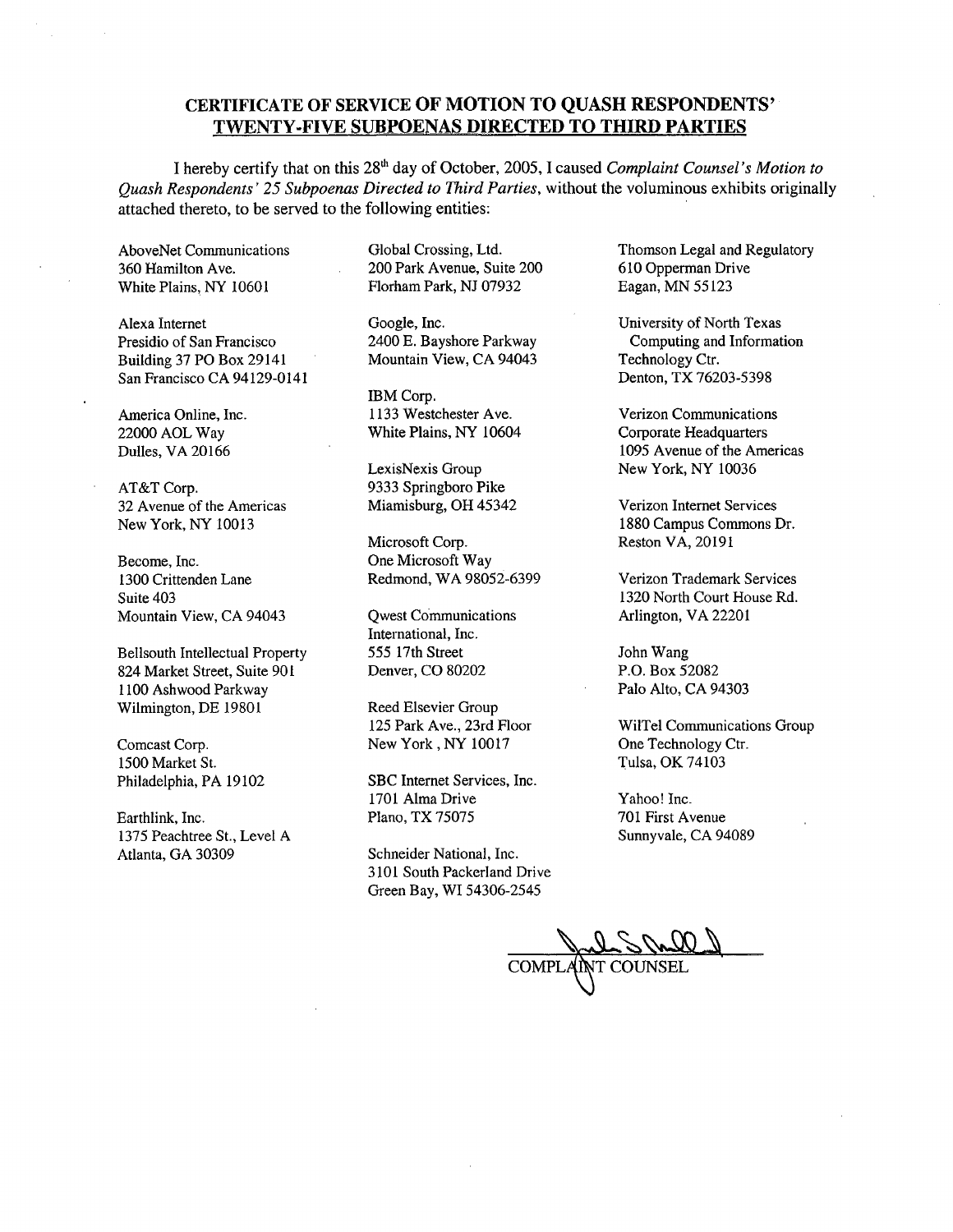## UNTED STATES OF AMERICA BEFORE THE FEDERAL TRADE COMMSSION OFFICE OF ADMINISTRATIVE LAW JUDGES

) ) ) ) ) ) ) ) ) ) ) ) )

| In the Matter of               |  |
|--------------------------------|--|
|                                |  |
| <b>BASIC RESEARCH, L.L.C.,</b> |  |
| A.G. WATERHOUSE, L.L.C.,       |  |
| KLEIN-BECKER USA, L.L.C.,      |  |
| NUTRASPORT, L.L.C.,            |  |
| <b>SOVAGE DERMALOGIC</b>       |  |
| LABORATORIES, L.L.C.,          |  |
| <b>BAN, L.L.C.,</b>            |  |
| DENNIS GAY,                    |  |
| DANIEL B. MOWREY, and          |  |
| MITCHELL K. FRIEDLANDER,       |  |
| Respondents.                   |  |

Docket No. 9318

PUBLIC DOCUMENT

## ORDER GRANTING COMPLAINT COUNSEL'S MOTION TO FILE NOTICE OF SERVICE PURSUANT TO RULE 3.15(B)

On October 28<sup>th</sup>, Complaint Counsel moved, pursuant to RULE OF PRACTICE 3.15(b), to file a supplement to their October 26<sup>th</sup> Motion to Quash Respondents' Twenty-Five Subpoenas Directed to Third Parties, providing notice of the service of that Motion upon the subpoenaed third parties. Upon due consideration, it is ORDERED that Complaint Counsel's Motion to File Notice is GRANTED.

ORDERED:

Stephen J. McGuire Chief Administrative Law Judge

Date: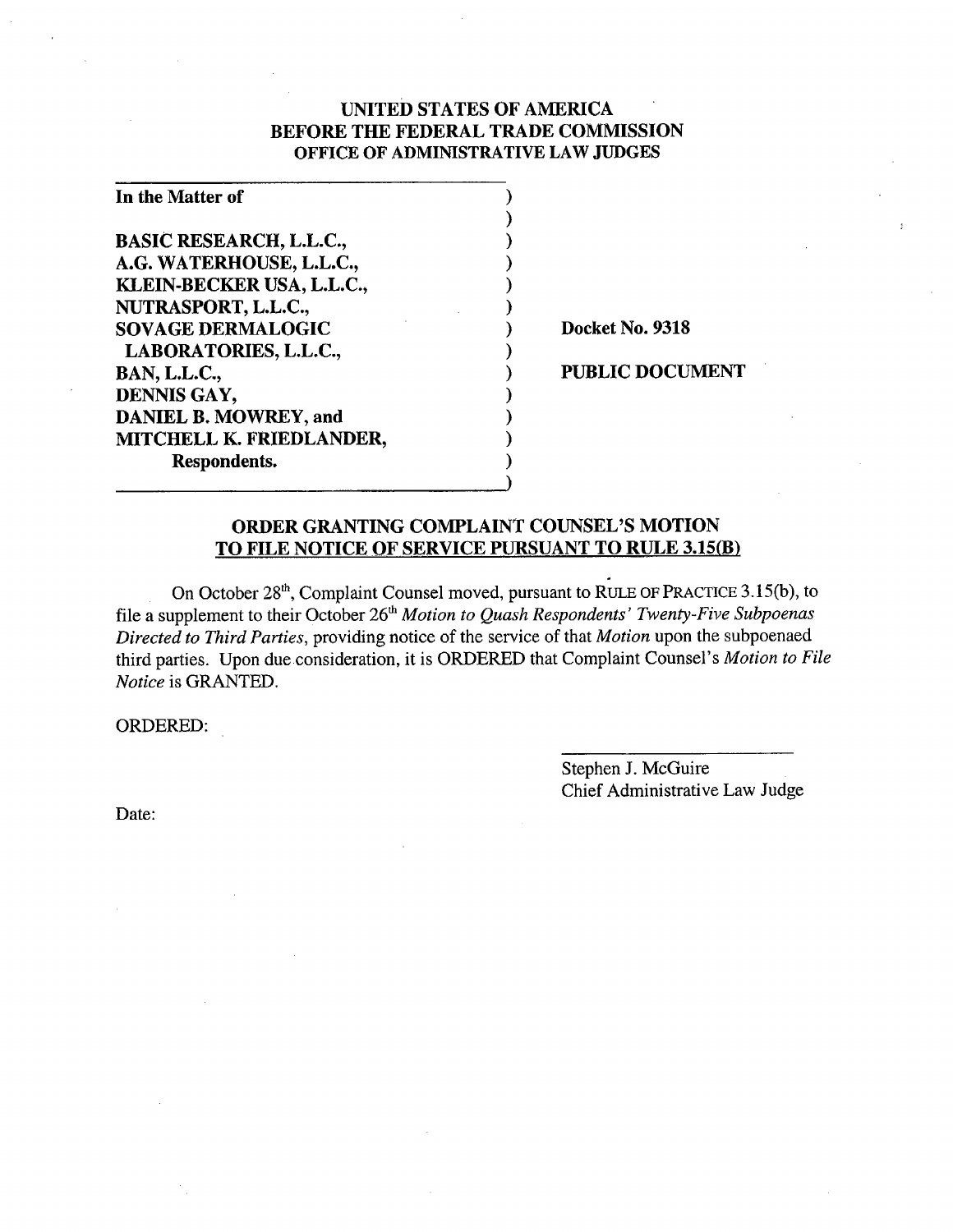#### CERTIFICA TION OF REVIEWING OFFICIAL

I certify that I have reviewed the attached public filing, Complaint Counsel's Notice of Service of Motion to Quash Respondents' Twenty-Five Subpoenas Directed to Third Parties And Motion to File<br>Such Notice, prior to its filing to ensure the proper use and redaction of materials subject to the Protective Order in this matter and protect against any violation of that Order or applicable RULE OF PRACTICE.

/<del>L</del>. James A. Kohm

Associate Director, Division of Enforcement Bureau of Consumer Protection